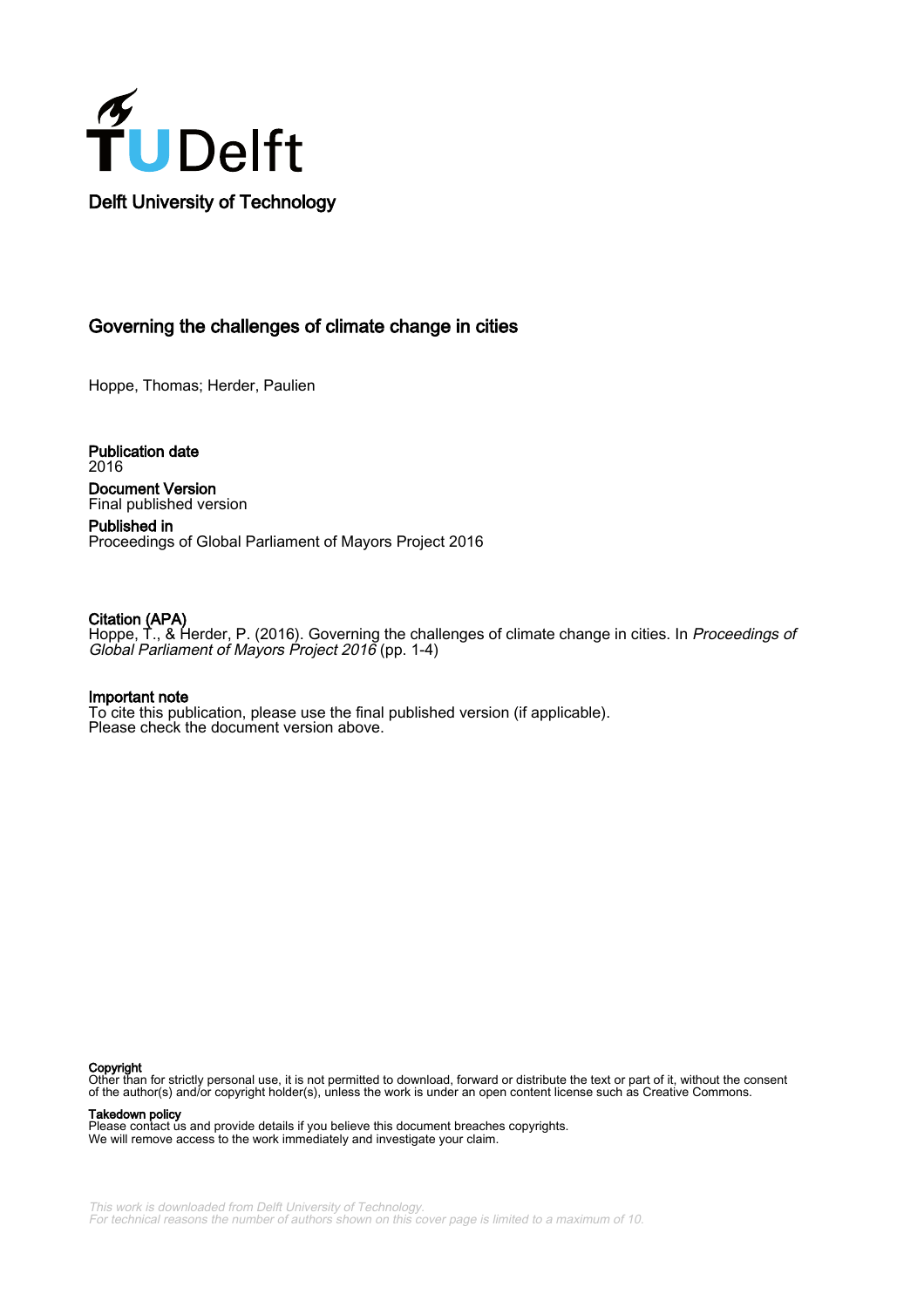# **Governing the challenges of climate change in cities**

Dr. Thomas Hoppe, Prof.dr.ir. Paulien Herder Delft University of Technology, Faculty of Technology, Policy and Management

## *1.Introduction*

Cities form the key context within which social, economic and environmental challenges for sustainable development will manifest in the years to come. As they face the grand societal challenges of climate change and the greening of energy systems, city governments are confronted with the challenge of designing and implementing workable policy strategies. A key question is how to design and implement effective policy strategies to govern the challenges of climate change in cities. In particular in relation to the various roles that cities play in governing the climate change challenges. In this short contribution, which is rooted in scientific literature, we summarize **roles** and key enabling **conditions** for workable climate change policy and –action.

## *2.Cities as key actors in the climate change challenge*

In most countries climate change policies have been drafted and implemented [1, 2]. Attention to climate change in terms of policy and governance includes both adaptation (making cities more resilient to climate change) and mitigation (actions to avoid climate change from happening; for example by lowering greenhouse gas emissions) [2].

It is local governments that have a key role being nearest to citizens, and it is at the local level where climate change related problems manifest, and where climate change action is organized [4-7]. Moreover, in cities many greenhouse gases (GHG) are emitted, and cities are increasingly vulnerable to climate change. Examples concern heat waves, the urban heat island effect, declining air quality, hurricanes, increased precipitation, and flooding [2]. With predictions on further growth of cities in terms of inhabitants, economic activities and related consumption of energy and other resources, cities are of great importance in strategies to mitigate and adapt to climate change [8, 9], because it is also at the local level where many of the solutions could be developed and implemented and where local acceptability, accessibility and affordability of technology and other solutions are best assessed (e.g. smart grids, smart homes, system integration with smart mobility or other local public utilities, heat grids, local energy communities). Cities can take up various **roles**, and often this is a modest role among many incumbent stakeholders with vested interests:

- 'champion' [8],
- initiator of actions,
- first mover to adopt clean tech innovations [8],
- seedbed of innovation [10],
- policy implementing organization [11],
- regulator,
- **•** facilitator,
- network manager,
- process—or project manager (cf. [12]).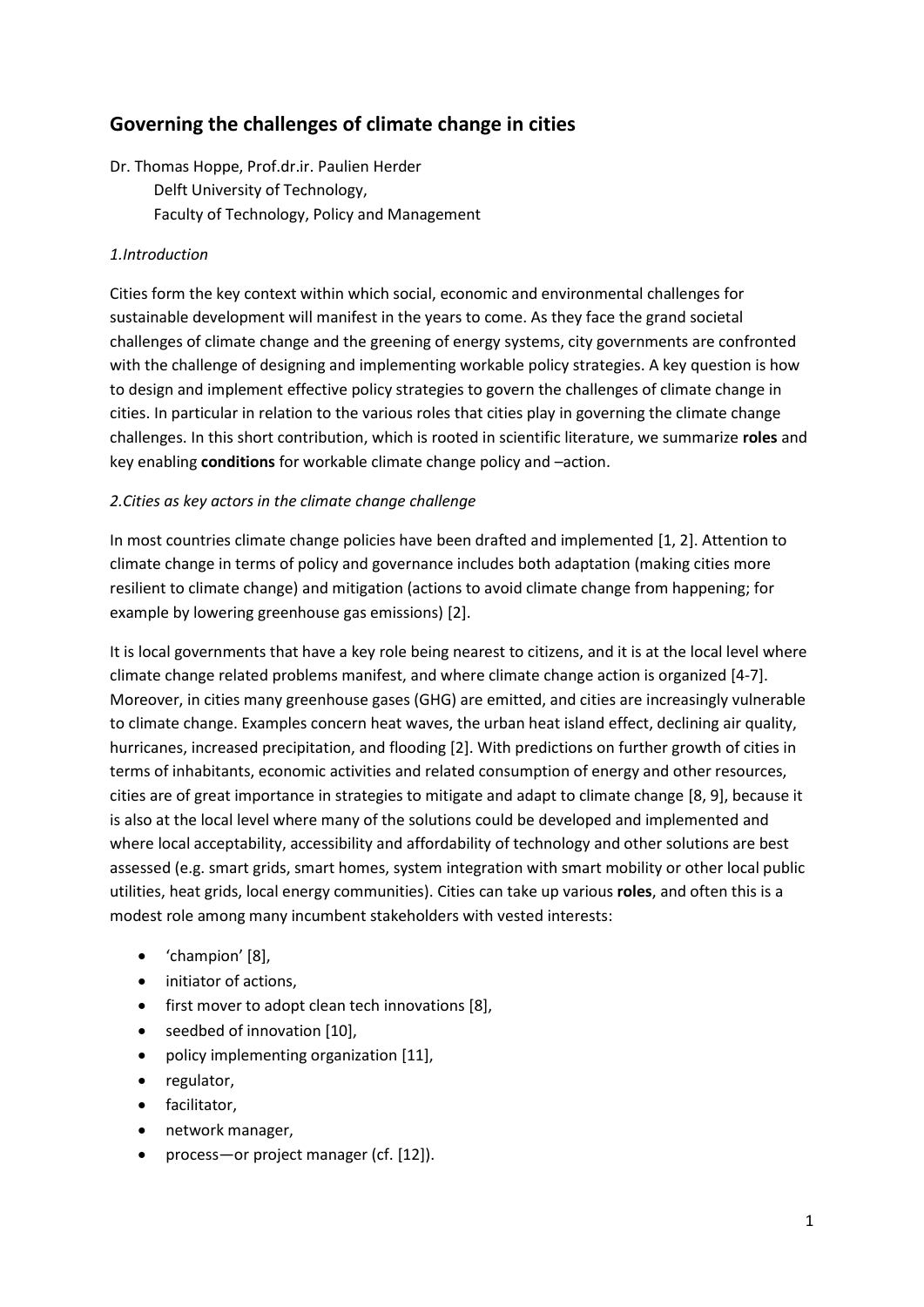## *3. Conditions that enable local climate action*

Local governments need to design and implement workable climate policies that result in local climate actions (e.g., projects, infrastructure) that lower carbon emissions and make cities more resilient. Given the degree of urban and institutional complexity involved, this is more than—just another—governance challenge. It requires attention to both the nature of climate change related problems that might vary across jurisdictions, the politics of the policy making process, and the commitment and compliance by local parties who are involved in local climate policy implementation [9]. In a key publication Betsill and Bulkeley [16] listed five local conditions necessary to trigger substantial local climate action, viz. (i) the presence of a **committed individual** in a local-level government that (ii) manifests a solid **climate-protection policy** (preventing GHG emissions); (iii) has **funding** available; (iv) has **power** over related domains; and (v) perhaps most crucially, has the **political will** to act. If present these factors contribute to local climate capacity building, policy making and -implementation.

Following the signing of the Kyoto protocol many countries have embedded local capacity building in their national strategies. However, support by central government (via inter-governmental capacity building schemes) was of great importance in this process [11]. The latter [11, 17, 18] compliments factors addressed under the so-called 'localist' approach (focusing predominantly on local factors that contribute to local climate policy and related actions). It adds a 'multi-level' dimension in that it acknowledges the interplay of cities in climate actions with higher level governments—e.g., the EU, central government, regional government—but also to lower level in which relevant decision-making takes place—e.g., regarding district level infrastructural or housing projects.

The academic literature lists a comprehensive set of factors that influence local climate action, and can be seen as **enabling conditions** (See Table 1 on next page; [28]). It is argued that cities that meet these conditions are more than others capable of formulating effective climate change strategies that have a serious impact (either in lowering greenhouse gas emissions, in making the city more resilient to extreme weather events related to climate change, or in creating more 'climate cobenefits' like better energy supply or improved air quality).

One of the most important conditions mentioned in Table 1 is (local) climate change policy. Climate change policy can have many forms, and may deploy multiple policy instruments. They can have many forms, such as subsidies, levies, building regulations, awareness raising campaigns or even a multilateral agreement with other local actors. Closely related to climate change policy is the governing or governance style the local government uses. Kern and Bulkeley [20] discerned four **governing styles** used by local governments:

- governing by authority (using regulations and economic incentives to control other local actors);
- self-governing (enacting climate actions themselves; e.g., installing solar panels on the rooftop of the town hall);
- governing by provision (e.g., providing low carbon services to local citizens);
- governing by enabling (actions to empower local citizens and other local actors to undertake climate action themselves or build capacities to do so).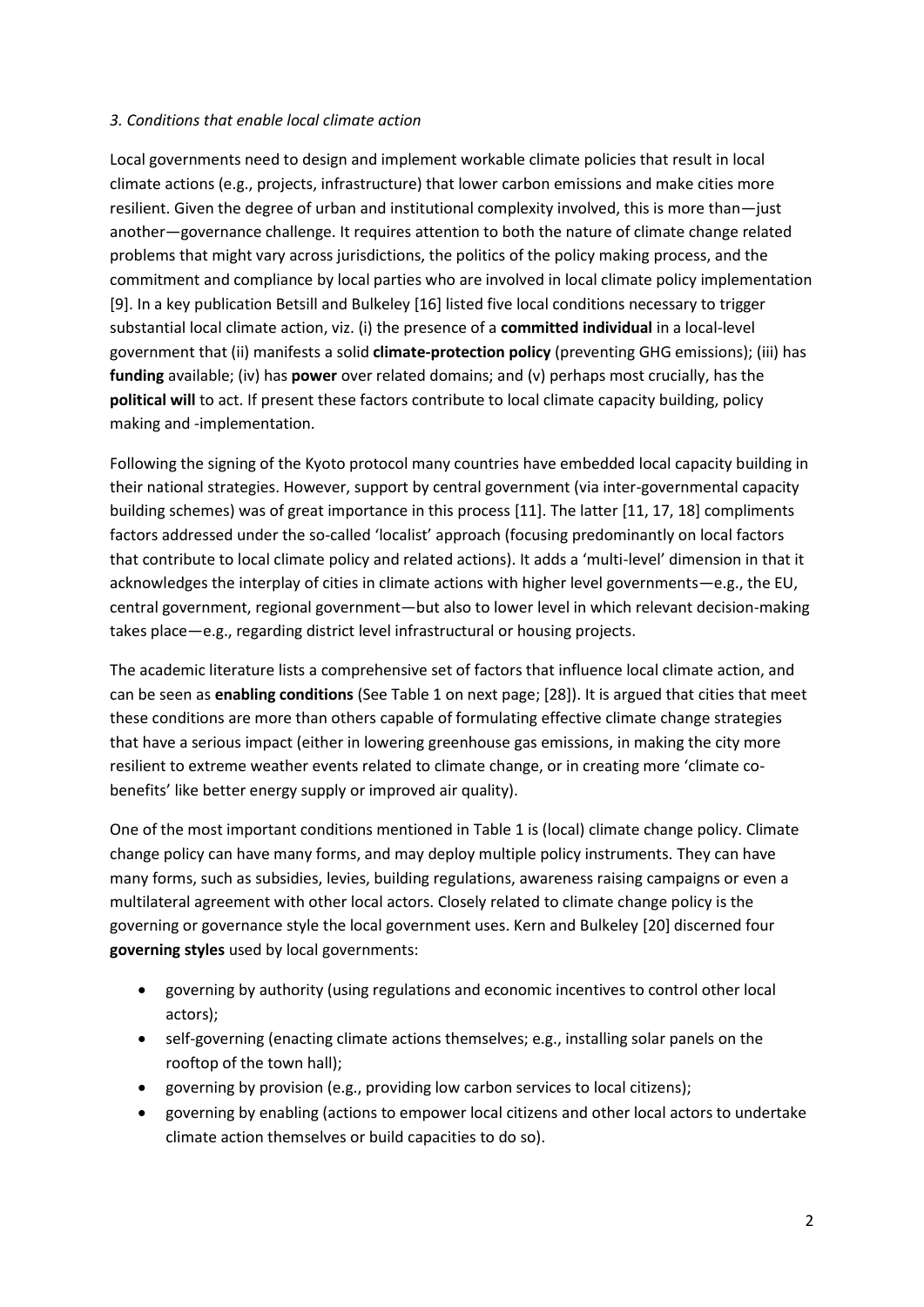### Table 1. Presentations of five key clusters on enabling conditions relative to local climate action

#### **Cluster I: Municipal Organisation**

*Input*

- Financial resources
- Fiscal health
- Legal authority
- Staff (expertise)
- Technology
- Size
- Council type

#### *Throughput*

- Political support (by council)
- Solid policy plan (clear goals and sound strategy)
- Commitment (by staff)
- Public leadership/presence of a local catalyst
- Inter-department coordination
- Knowledge management
- Monitoring and evaluation

#### *Output*

- Policy instruments
- Municipal governing mode (authority, self-governing, provision, enabling)

#### **Cluster II: Characteristics of the Local Environment**

- Demographic characteristics (SES, income, education)
- Environmental group activity
- Vulnerability to climate change
- Environmental stress
- Presence of carbon intensive industry
- Presence of energy infrastructure
- Available space for deployment of RES

#### **Cluster III: The Local Action Arena**

- Presence of process manager
- Support by local leaders
- Partnerships with private organisations

#### **Cluster IV: External Issue Networks**

- Collaborative ties with other local governments
- Involvement in/membership of climate change issue network(s)

#### **Cluster V: Influence Exercised by Higher Government Levels**

- Alignment with agendas of higher level governments
- Presence of inter-governmental support schemes